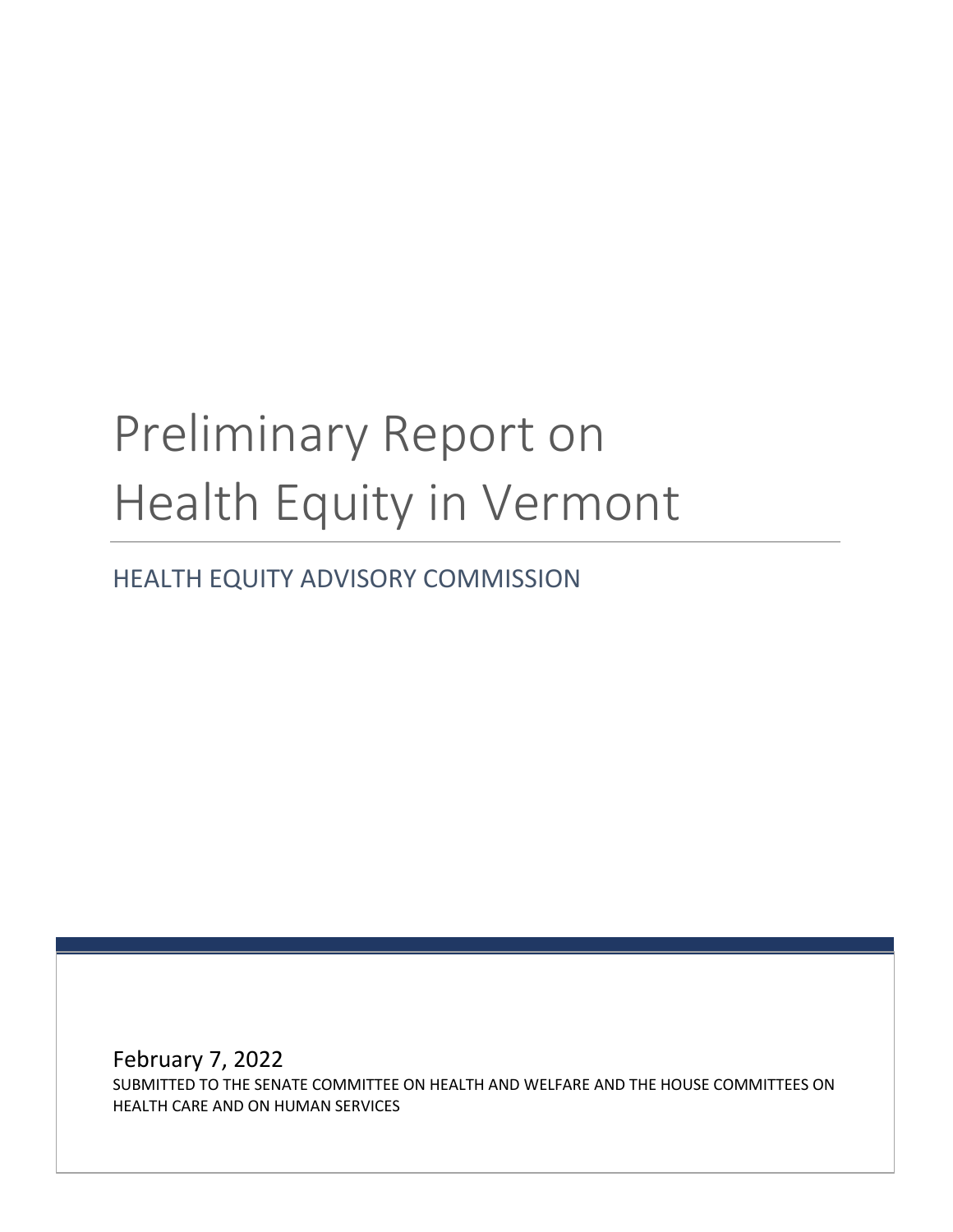# **INTRODUCTION**

The Health Equity Advisory Commission (the "Commission") submits this preliminary report to the Senate Committee on Health and Welfare and the House Committees on Health Care and on Human Services pursuant to 18 V.S.A. §252. It is accompanied by a plain-language summary and an audio format available [here.](https://aoa.vermont.gov/content/heac-information-center)

## **Standup & Composition of the Commission**

Pursuant to 18 V.S.A. §252, there are currently 29 members on the Health Equity Advisory Commission. These members represent diverse communities in their personal and professional lives, and include members of the Black, Latino, Asian, Indigenous, and LGBTQIA+ communities, and the Deaf and Disability Community. This diversity in Commission membership is a key part of ensuring process equity in the state's ongoing work related to public health and health care. By including a broader cross section of voices, we are more likely to be successful in developing solutions that are genuinely inclusive of all residents and visitors.

Public health and healthcare regulation are immense and complex policy areas. Thousands of professionals around the country perform this work as full-time, decades-long careers. Because of the breadth and depth of these topics, the Commission has chosen to perform its work at a pace that allows for thorough research and meaningful community input. To assist with this goal, the Commission has established seven subcommittees, each focused on a core component of the group's statutory mandate:

Subcommittee 1 - Access to Care Subcommittee 2 - Policy & Programming Subcommittee 3 - Training Subcommittee 4 - Engagement & Communication Subcommittee 5 - Data Subcommittee 6 - Prevention, Upstream Services, & Social Determinants of Health Subcommittee 7 - Grants & Funding

#### **Practices & Protocols**

The Commission believes that process equity is an important component of inclusive policymaking, but also acknowledges that each member organization may hold a different stance on a given health policy. To this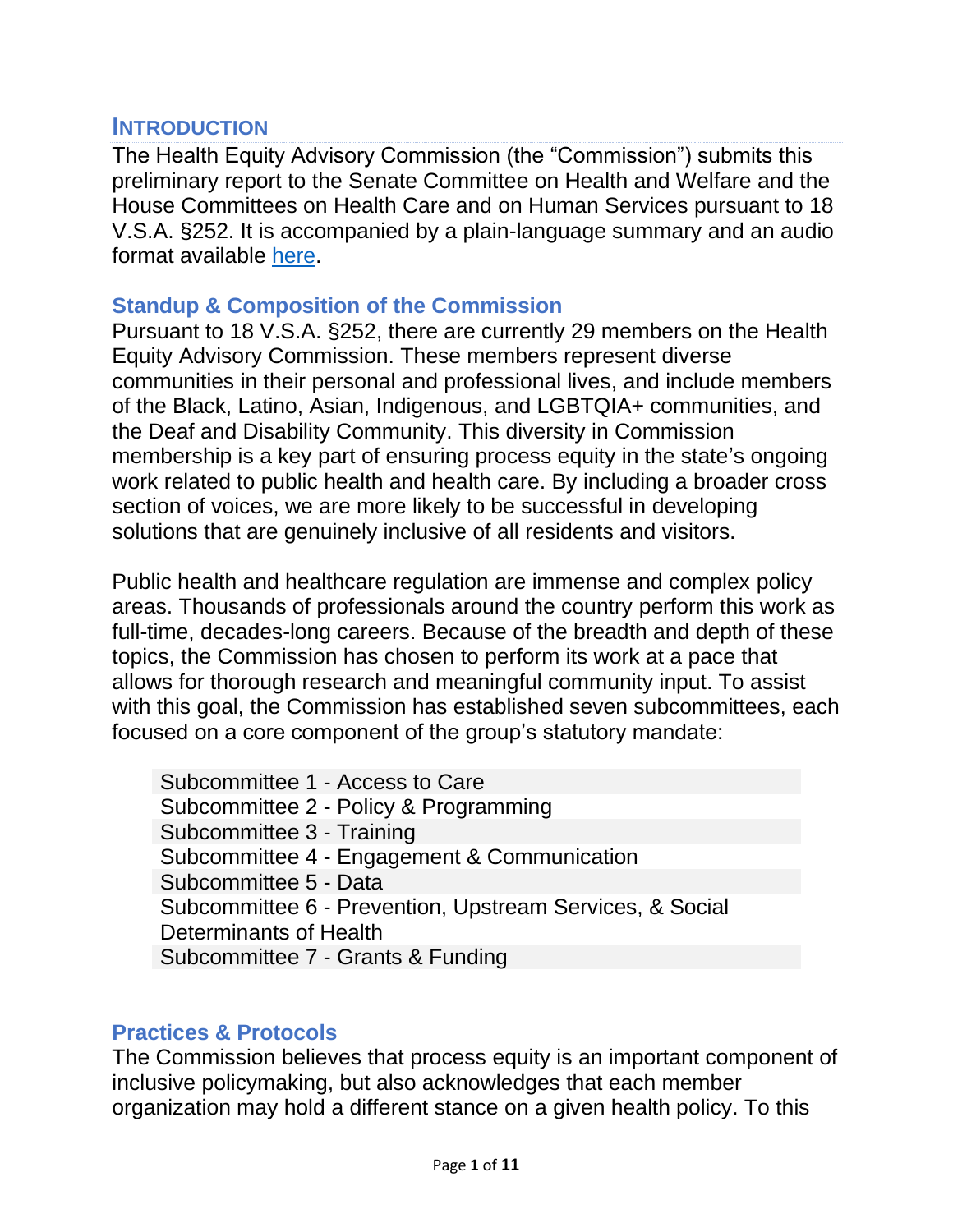end, the Commission has adopted decision-making practices that respect disagreement while striving for consensus.

The Commission has also adopted a meeting accessibility policy $1$  to support members of the Commission and members of the public who attend Commission meetings.

# **PRELIMINARY FINDINGS**

While the Commission is still early in its substantive deliberations about health equity in Vermont, the members have already identified dozens of issues and topic areas that require deeper focus. Each of these issues is important, and each one is urgent. These topics are listed below, but the Commission reminds the reader that this list is *preliminary* and *partial*. In other words, these are the first priorities identified, but not necessarily the top priorities. The Commission looks forward to engaging more with the public and the healthcare delivery system to refine and better understand these issues.

# **Data Needs & Availability**

There are many health-related datasets and sources already available, many of which have been maintained by reputable entities for decades. The Commission will rely on these datasets for a large portion of its research and deliberations.

However, there are several limitations to these existing datasets that must be acknowledged:

- In Vermont, historically marginalized communities often represent small percentages of an already small population. This creates barriers to data aggregation and analysis due to the risk of personally identifiable information and lack of statistical power. Further, the public's trust in data collectors is fragile, particularly for those communities against whom those data have been used in harmful ways. This includes communities of color, people living with disabilities, the LGBTQIA+ community, and more.
- Until recently, most health research has focused solely on ablebodied individuals and their healthcare experiences. Research specific to people with disabilities and to various types of disabilities (developmental, sensory, mental health, etc.) has been

<sup>1</sup> https://aoa.vermont.gov/sites/aoa/files/HEAC%20accommodation%20List%2010-16-21.pdf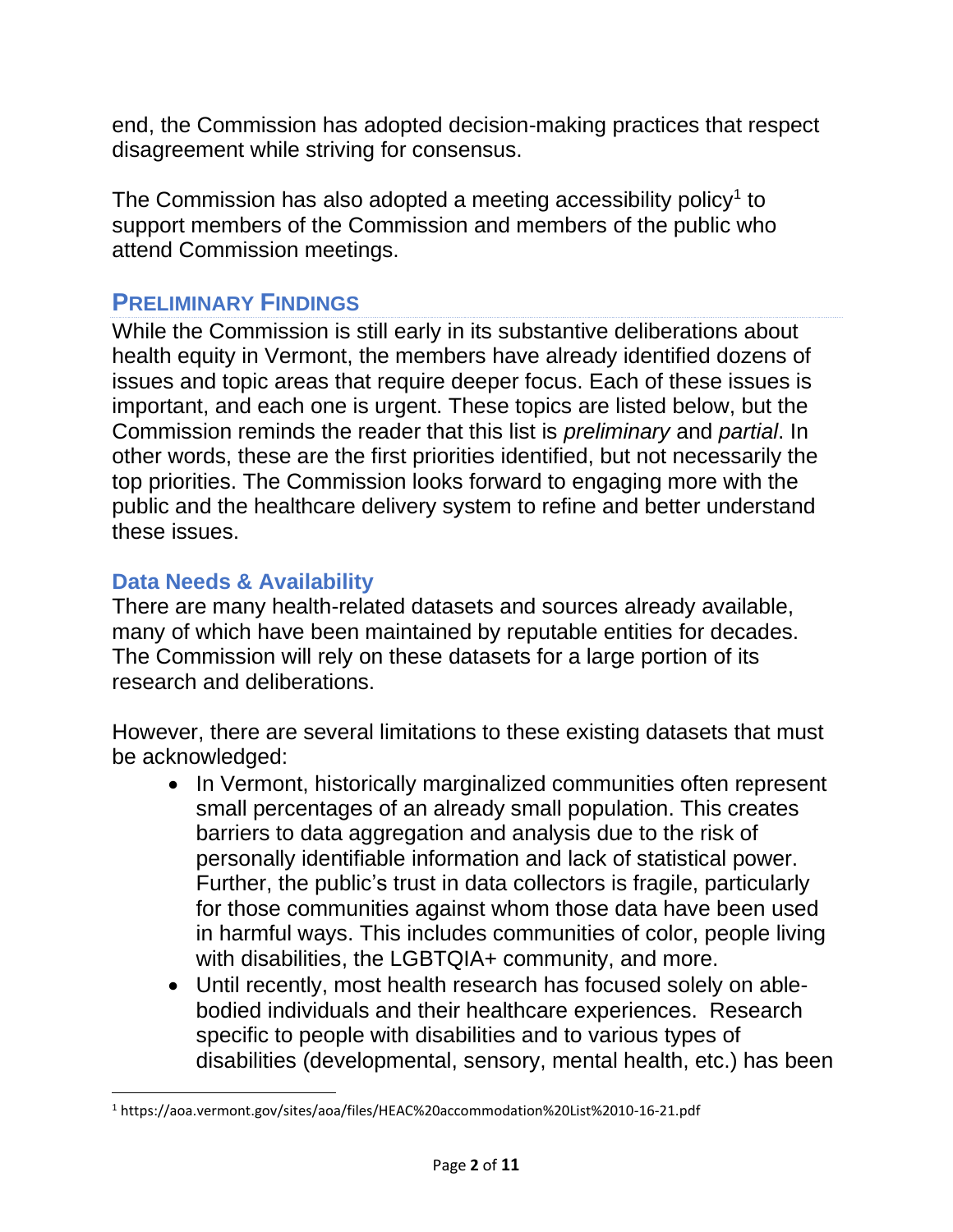conducted from an ableist perspective. This would include studies that: seek to quantify the decree or impact of specific impairments; use research methodologies that fail to include the perspective of those who live with disabilities; and assess interventions designed to modify perceived deficits so that they appear closer to a "typical" presentation.

- The barriers with respect to Vermont's available data outlined above are compounded by:
	- $\circ$  inconsistencies in program, state, and federal definitions used to define membership to historically marginalized communities (e.g., disability status);
	- $\circ$  the reliance on antiquated or ill-suited data infrastructure, systems, and resources; and
	- $\circ$  the lack of qualitative data to provide insight into the experiences of individuals that is not otherwise captured in quantitative datasets.
- Throughout the history of biological, medical, and behavioral health sciences, most clinical and empirical research has included participants who were male, able-bodied, and of European decent. This practice informs what is known about only a subset of the broader population.
- Much of the public messaging about common health issues centers on the male experience (for example, widely repeated signs of a heart attack include symptoms such as numbness in the left arm, which is not a symptom associated with female-assigned people who experience heart attacks. Symptoms specific to this population tend to be different but are less widely known<sup>2</sup>.).
- Much of the data regarding health and other systems are collected and analyzed within a system that still perpetuates systemic racism and other forms of discrimination. Because of this, our collection systems and procedures are still likely tainted by implicit and explicit biases at each step of the data journey.
- The history of medical research and experimentation has come at catastrophic cost to communities of color, creating cascading intergenerational trauma and a reluctance to engage with the professional, westernized health care system. This trauma has

<sup>&</sup>lt;sup>2</sup> For further exploration, see more about low dose aspirin usage for prevention purposes. <https://heart.bmj.com/content/101/5/369>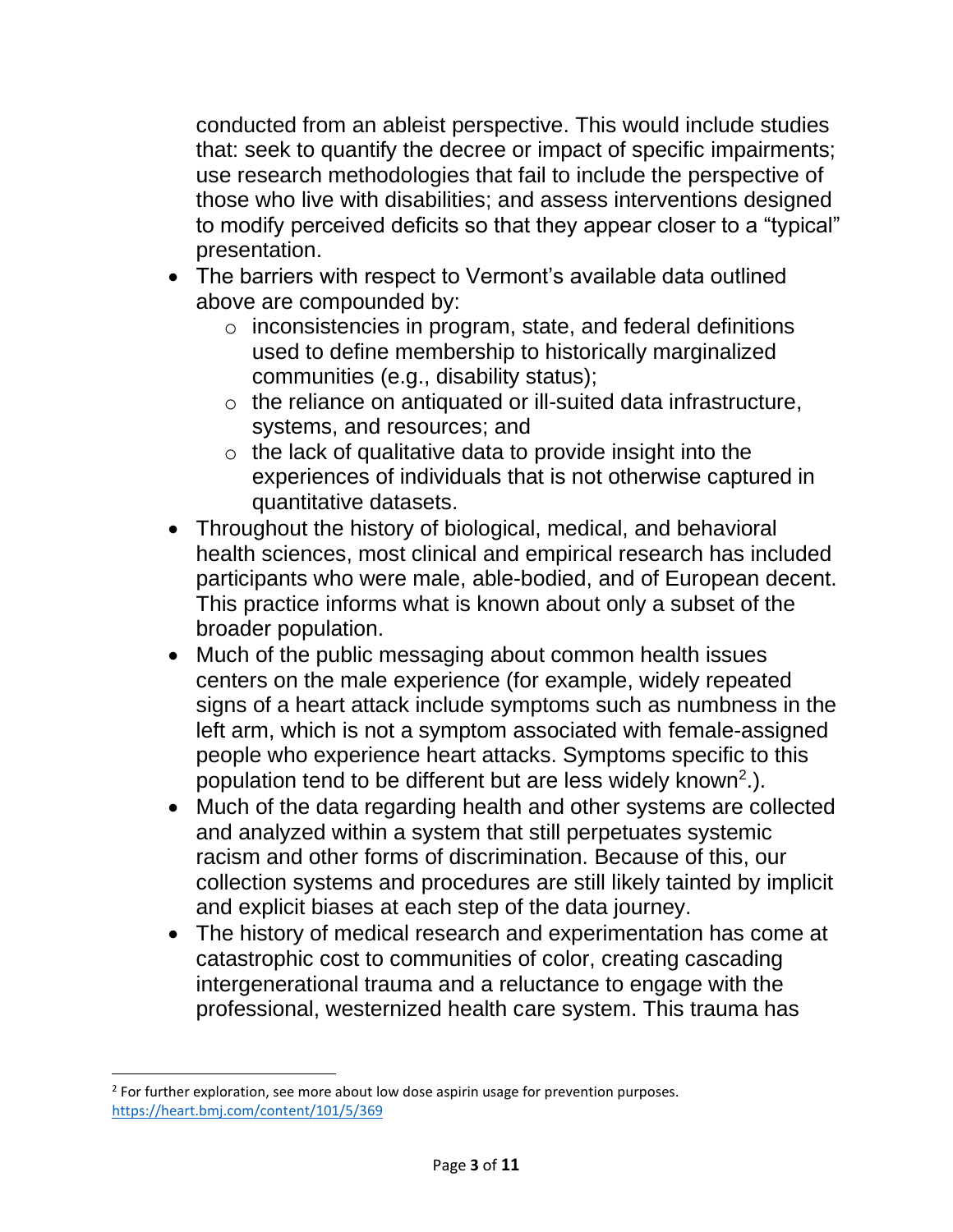been inflicted by private and public entities, and includes such shameful experiences such as

- $\circ$  the work of J. Marion Sims<sup>3</sup>;
- $\circ$  the experience of Henrietta Lacks<sup>4</sup>;
- $\circ$  forced sterilizations by the U.S. government in Puerto Rico<sup>5</sup>, in carceral facilities<sup>6</sup>, and most recently at the southern border per a whistleblower report<sup>7</sup>;
- $\circ$  Vermont's role in eugenics<sup>8</sup>;
- o and many more.

All of this points to one clear conclusion: The data we have are limited in their representation and are generally collected from a Westernized or settler perspective that often disregards traditional healing and causes harm.

# **Future recommendations from the Commission will likely discuss ways to improve the state's data collection and analysis processes.**

# **Process Equity & Community Input**

The Commission has identified several barriers to participation in statewide and regional dialogues on health equity. These barriers include

- language access,
- lack of physical and content accessibility,
- logistical and financial opportunity costs, and

<sup>3</sup> Owens, D. C. (2017). *Medical bondage: Race, gender, and the origins of American gynecology*. University of Georgia Press.

<sup>4</sup> United Nations. (2021). *UN honours Henrietta Lacks, whose cells transformed medical research worldwide*. United Nations. https://news.un.org/en/story/2021/10/1102962

<sup>5</sup> de Malave, L. (1999). *Sterilization of Puerto Rican Women: A Selected, Partially Annotated Bibliography*. https://www.library.wisc.edu/gwslibrarian/bibliographies/sterilization/

<sup>6</sup> Perry, D. M. (2017, July 27). *Our long, troubling history of sterilizing the incarcerated*. The Marshall Project. https://www.themarshallproject.org/2017/07/26/our-long-troubling-history-of-sterilizing-the-incarcerated

<sup>7</sup> Project South, Georgia Detention Watch, Georgia Latino Alliance for Human Rights, & South Georgia Immigrant Support Network. (2020, September 14). Re: Lack of Medical Care, Unsafe Work Practices, and Absence of

Adequate Protection Against COVID-19for Detained Immigrants and Employees Alike at the Irwin County Detention Center. Project South. Retrieved from https://projectsouth.org/wp-content/uploads/2020/09/OIG-ICDC-Complaint-1.pdf.

<sup>8</sup> Charlene Galarneau. (2021). *Eugenics in Vermont: A Chronology of "State-sanctioned eugenics policies and practices."*

https://legislature.vermont.gov/Documents/2022/WorkGroups/Senate%20Government%20Operations/Bills/J.R.H. 2/Public%20Comment/J.R.H.2~Charlene%20Galarneau~Chronology%20Update%20-%20VT%20Eugenics~4-22- 2021.pdf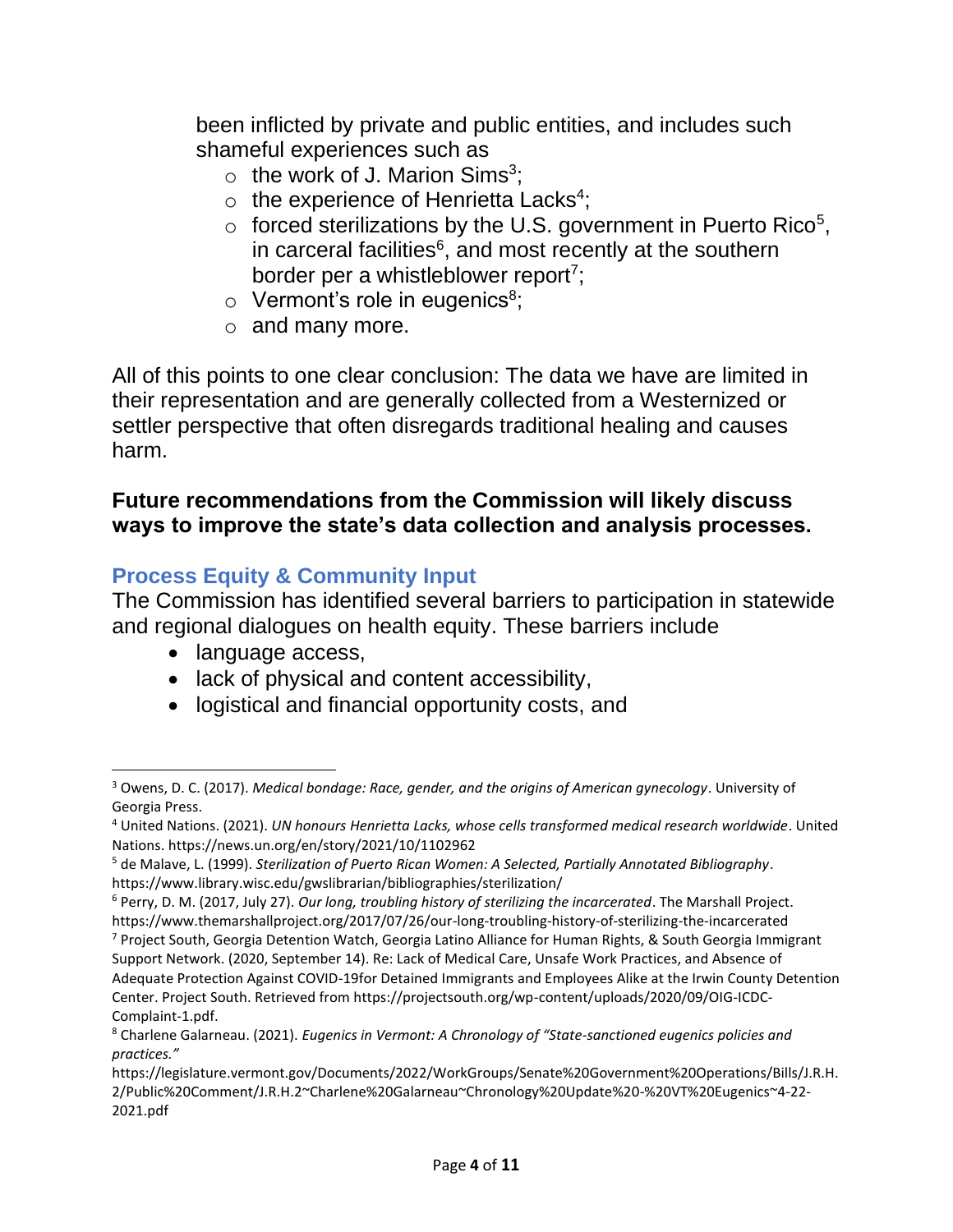• a sense of safety or welcoming in discussion and decision-making spaces.

While the Commission is proud of its membership diversity, its 29 members still cannot fully reflect the needs and nuances of Vermont's residents and visitors. For this reason, additional public input will be a critical component in the group's research and in the state's continued trust-building efforts.

## **Future recommendations from the Commission will likely discuss ways to reduce these and other barriers to ensure we are building robust and meaningful community participation.**

# **Resourcing & Sustained Support**

Members of the Commission represent a wide variety of stakeholders with different access to resources. One clear point of consensus among the group is that health equity initiatives must be resourced appropriately and sustainably. This means proper staffing, funding, and pacing. Part of the Commission's statutory mandate is to distribute grant funds to the extent those funds are available, and they remain available in subsequent years; the year-over-year availability of those funds remains uncertain.

**Future recommendations from the Commission will likely discuss ways to establish an ethical and predictable funding structure to support the work that will need to occur in communities, in government, and in healthcare delivery.**

# **FURTHER EXPLORATION (ISSUE MAPPING)**

The topics highlighted above represent a small portion of the Commission's preliminary findings, which themselves represent a small portion of the health equity landscape. The table below lists additional areas of focus for the Commission's ongoing deliberation.

**The issues below were identified by the Commission as relevant to the discussion and resolution of barriers to health equity. They form a framework from which the Commission may base ongoing recommendations.** 

Relationship between the Commission and Related Entities

• What are the best ways to engage with other relevant entities and not to work in silos?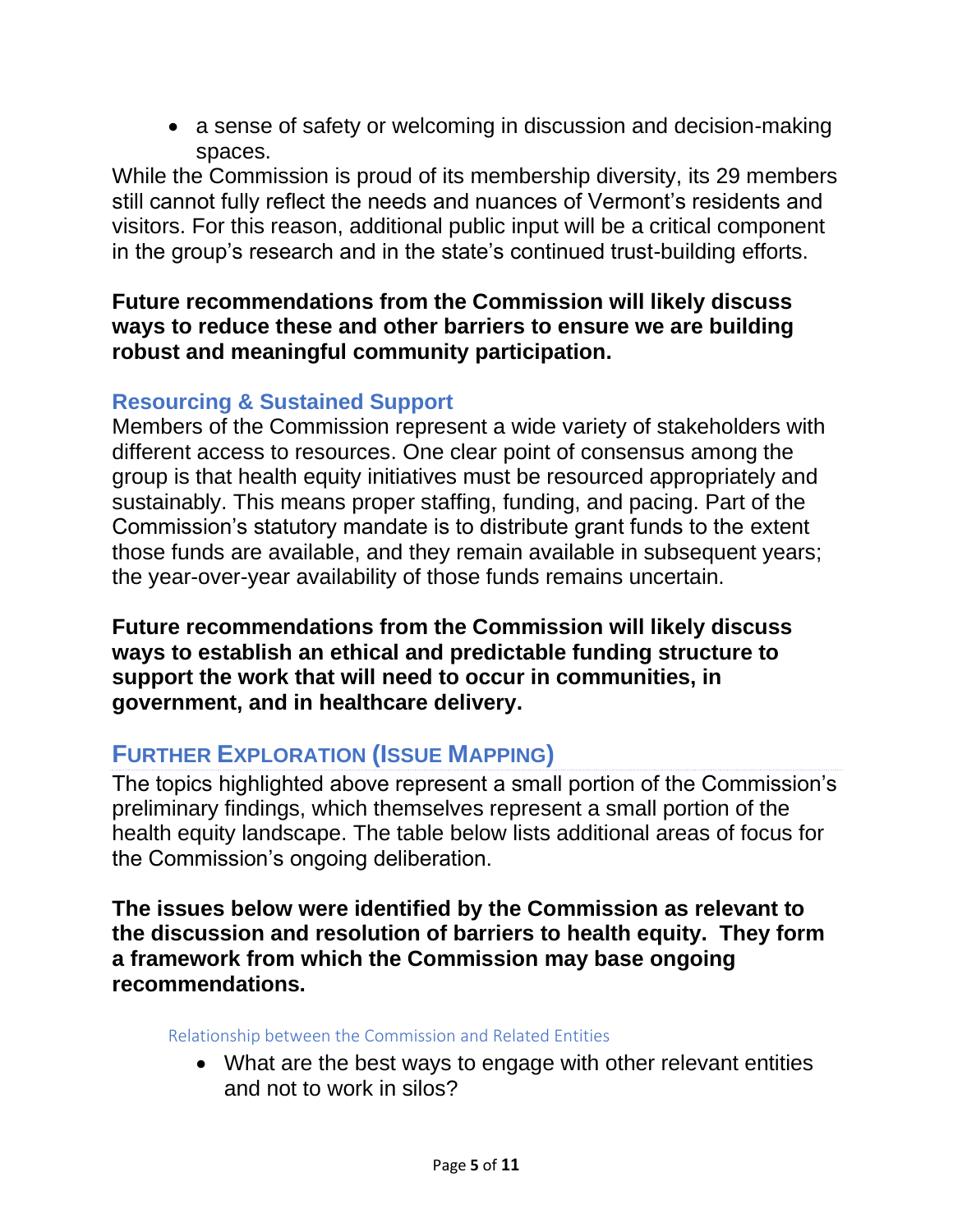• Consider predominant research methodology. Quantitative *and*  qualitative data are important.

#### Public and Stakeholder Engagement

- The Commission seeks to understand differences/disparities in health outcomes.
- The Commission will engage individuals whose areas of specialty may not be health-specific (i.e. housing, education).
- The Commission will implement "process equity" including plain language and other accommodations.

#### Demographic-Specific Concerns

- The Commission seeks to serve all groups together; no one group is more worthy than another.
- There needs to be clear policy around treatment for the LGBTQIA+ community
	- $\circ$  Some of this policy exists in Vermont for the white LGBTQIA+ community, but not for LGBTQIA+ people of color.
	- o Still, basic access to primary and other types of care is difficult, especially for the Trans community.
- The Indigenous community experiences several disparities, which contributes to reduced trust in public health and healthcare delivery.
- Youth and those who serve youth tend to be limited to acute care in school settings.
- Policy and treatment decisions must account for the trauma that refugee communities have experienced, and the mental health implications of that trauma.

#### Pandemic Response

- Recovery and response must consider the barriers for people living with disabilities.
- Homelessness is a barrier because of inconsistent access to spaces needed for quarantine, hygiene practices, remote gathering, and more.
- LGBTQIA+ people are almost entirely excluded from COVID-19 data collection.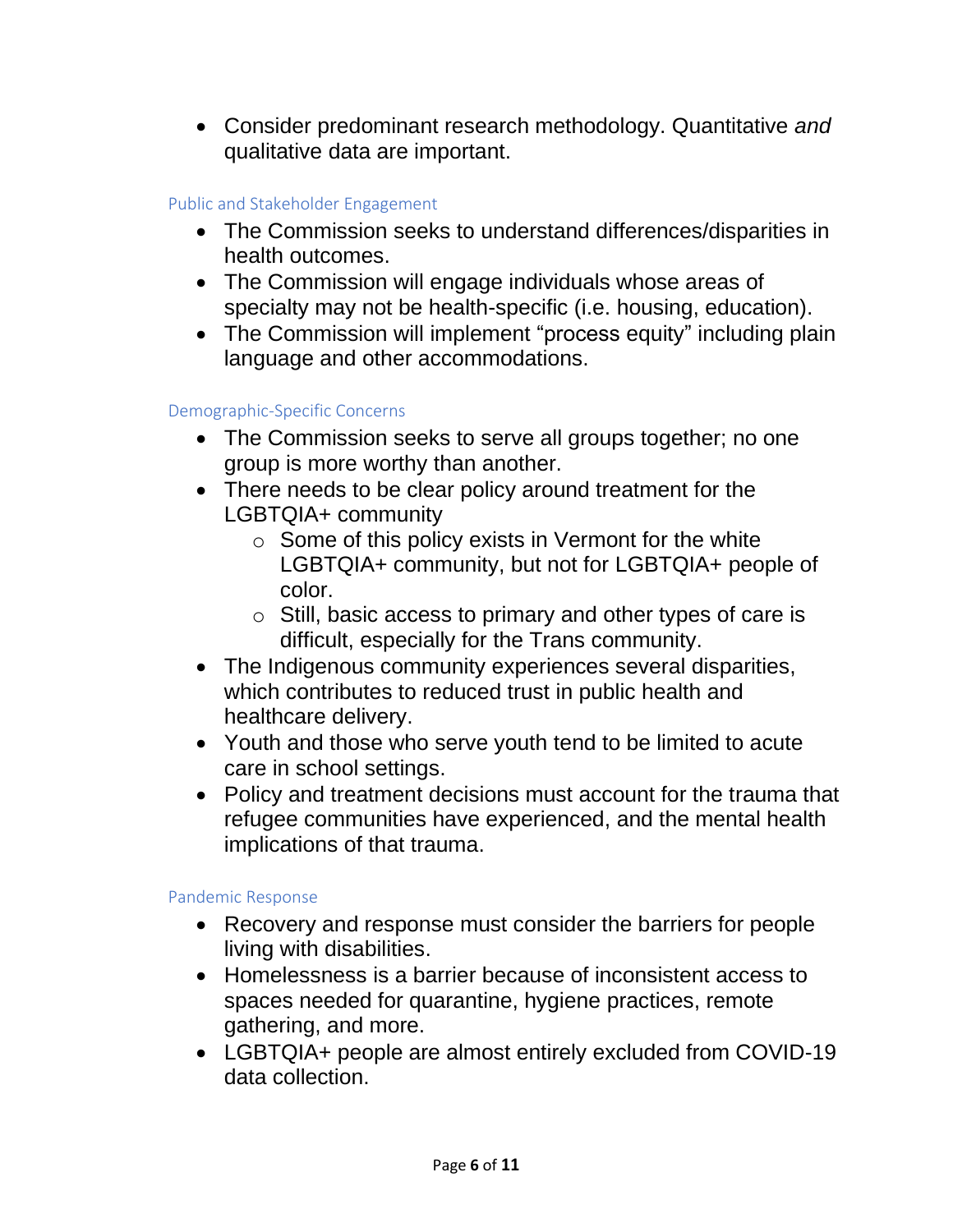• To accommodate remote gatherings, many services switched to phone/internet format, but many people didn't have phone or internet.

#### Access

- The Commission will explore the use of Safe Use sites and other harm reduction practices.
- For people living with disabilities, it is difficult to find dentists with accessible offices and who practice trauma-informed care.
- The Commission will explore biases held against people with psychiatric disabilities at hospitals, and model approaches to mental health treatment.
- Access to health care in rural areas is more difficult.
- The Commission will explore technology and coaching that support the use of technology for telemedicine, reviewing health records, and tracking personal health information like blood pressure.
- The Commission will explore possibilities for transportation to healthcare appointments and to wellness activities like exercise facilities or classes. Some areas of the state have micro-transit pilot programs that will pick up people from their homes, but these are mainly focused on traditional medical appointments. They do, for example, include transportation to opportunities like an exercise class at the local senior center, practice sessions for Special Olympics, or a visit to the Wing Sensory Center in Rutland.
- There is a need for expanded physical access to healthcare facilities and medical equipment. For example, wheelchair accessible scales, mammography equipment with staff trained to accommodate someone who uses a wheelchair, and bathrooms that accommodate a Hoyer Lift.
- There is a need for expanded accommodations for sensory issues in healthcare settings to reduce stress for individuals with Intellectual and Developmental Disabilities. These accommodations include adjustable lighting, quite spaces, and even use of fidget devices or special techniques when administering minor procedures like shots.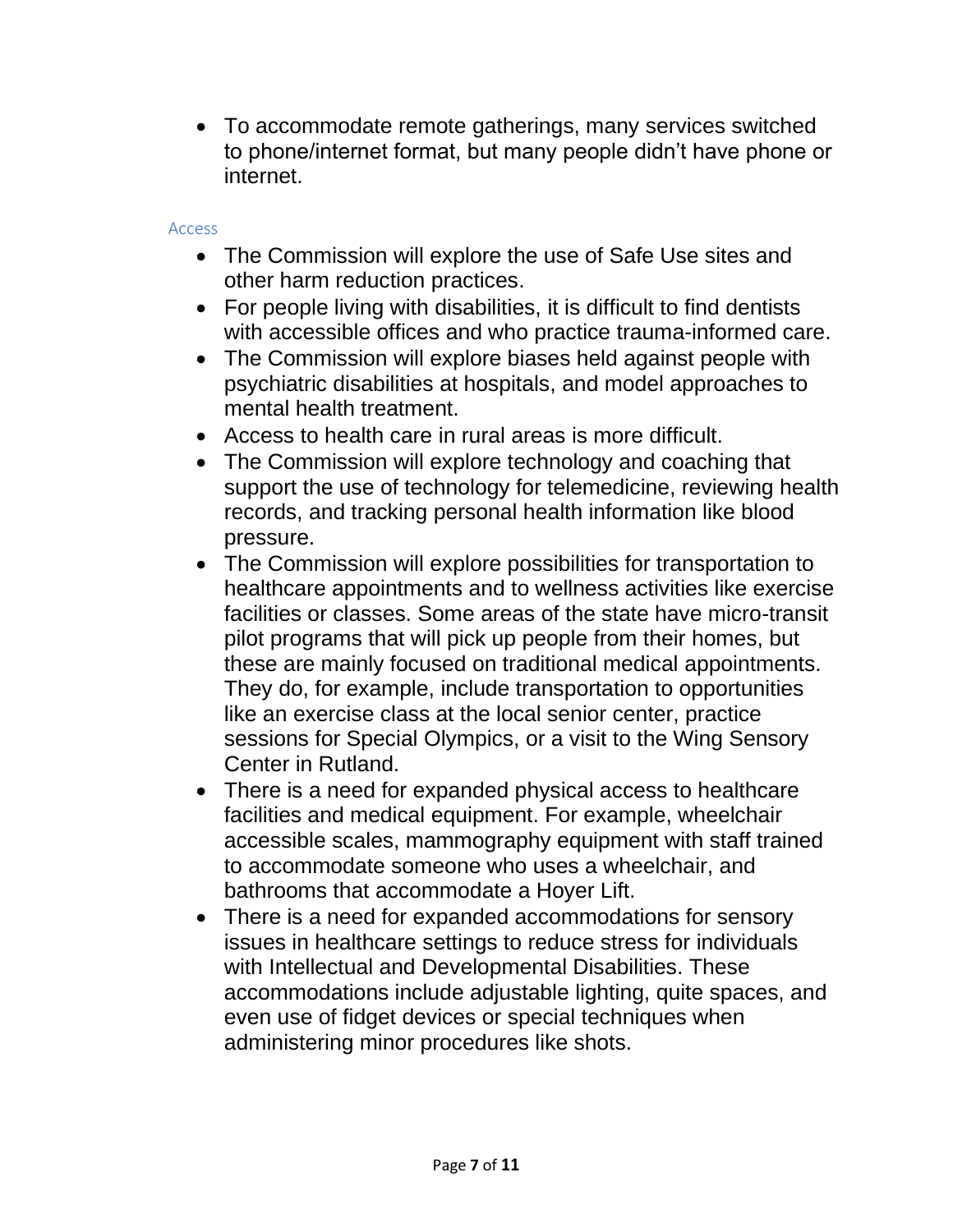- The Commission will explore the current offerings in health education in schools, including sex education. This education is withheld from some special education students.
	- $\circ$  There is also a need for health education materials in plain language for people of all ages who have disabilities.
- The Commission will learn more about longer appointments to accommodate patients with developmental disabilities who may process conversation and information more slowly, or who need concepts explained more than once.
- The Commission will explore transition supports for young adults moving from pediatric care to adult medicine.
- The Commission will study the role of insurance coverage, including
	- o The need for more healthcare providers that accept Medicaid payment (this includes specialty providers such as dentists); and
	- o The need for more affordable coverage for lower income residents and visitors with disabilities who do not qualify for Medicaid.

# Regulatory Challenges

- The Commission sees opportunities to serve more family structures by re-imagining HIPAA and other regulations.
- To ease the challenges of recruiting healthcare workers in Vermont, the state can consider changes to the licensure process and develop a strategic way to recruit and retain people who may be attracted to Vermont.
- The Commission will explore the idea of a Mental Health Peer Support certification.
- This certification can be used for services that allow for Medicaid payments.

#### Upstream Factors

- Transportation remains challenging, especially during nighttime hours when the few public transit options are no longer running.
- The Commission will explore the connections between healthcare systems and other carceral systems.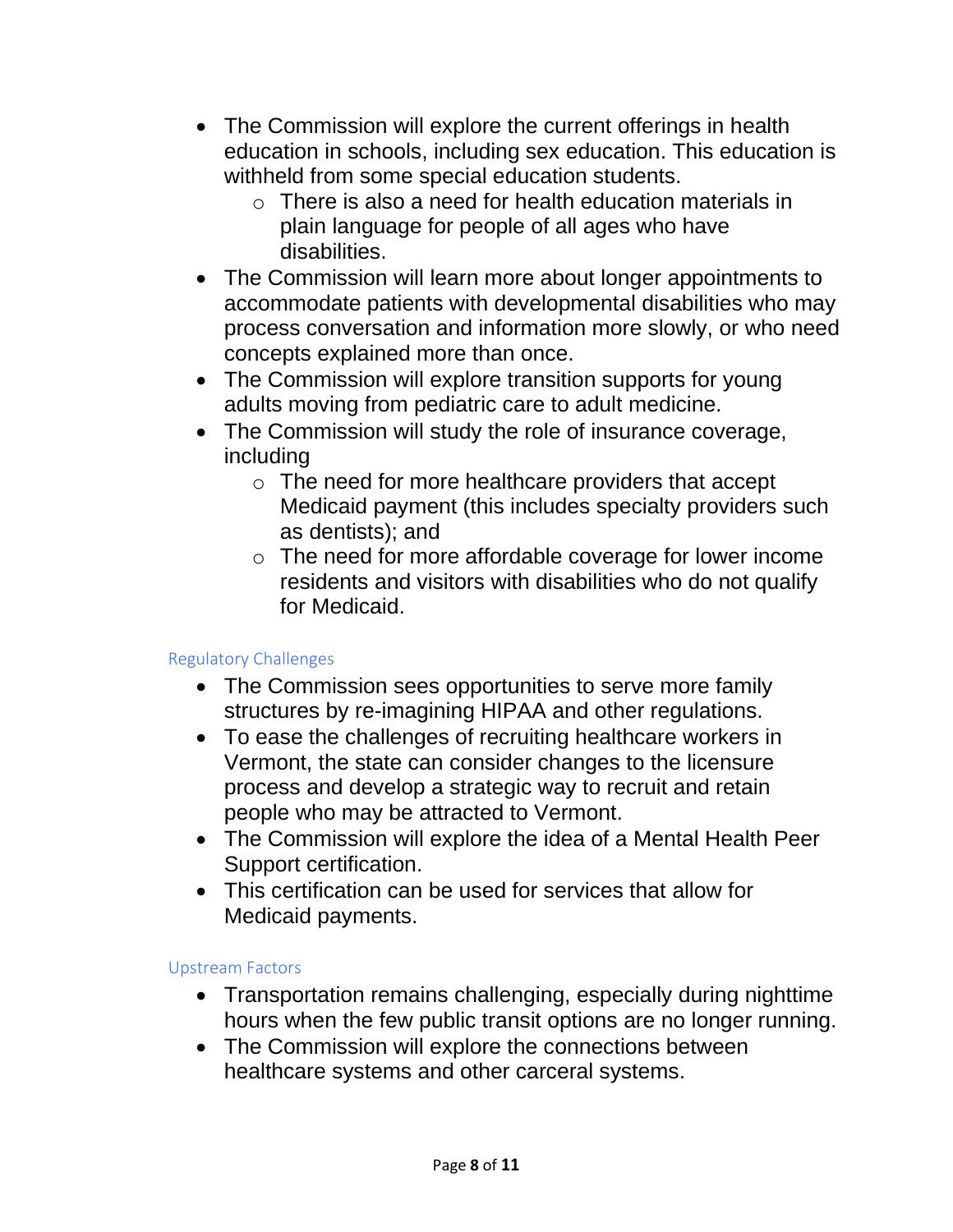- Decriminalizing sex work could improve health and other outcomes for people who are stigmatized because of it.
- Food insecurity impacts individual and community health and negatively affects academic and job performance.

#### Health Care Profession(s)

- The Commission commits to hearing more from nurses.
- The Commission will consider how regional differences impact treatment and access to healthcare. For example, some people in decision-making positions relocate to Vermont from other regions where religion plays a different/greater role, which can sometimes worsen or reduce services for the LGBTQIA+ community.
- There is wage disparity in healthcare professions.
- Representation matters. Patient should see themselves reflected in the healthcare workforce.
- Recruitment and retention are key to the strength of Vermont's healthcare system. The Commission will explore ways to create tracks for people to enter the health field.
- Healthcare facilities must address incidents in which patients are abusive to staff from historically marginalized groups.
- People living with disabilities experience greater risk of being incarcerated or fined when in crisis.

#### Mental and Emotional Health

- There needs to be more meaningful conversation about mental health.
	- o The Commission will explore the intersection of mental health outcomes and race/ethnicity.
- The Commission commits to hearing more from psychiatric survivors, specifically about approaches to mental health services.
- There is a need for more peer support services in all systems.
- The Commission will explore practices in Emergency Departments, specifically involuntary hospitalizations and their connection to mass incarceration.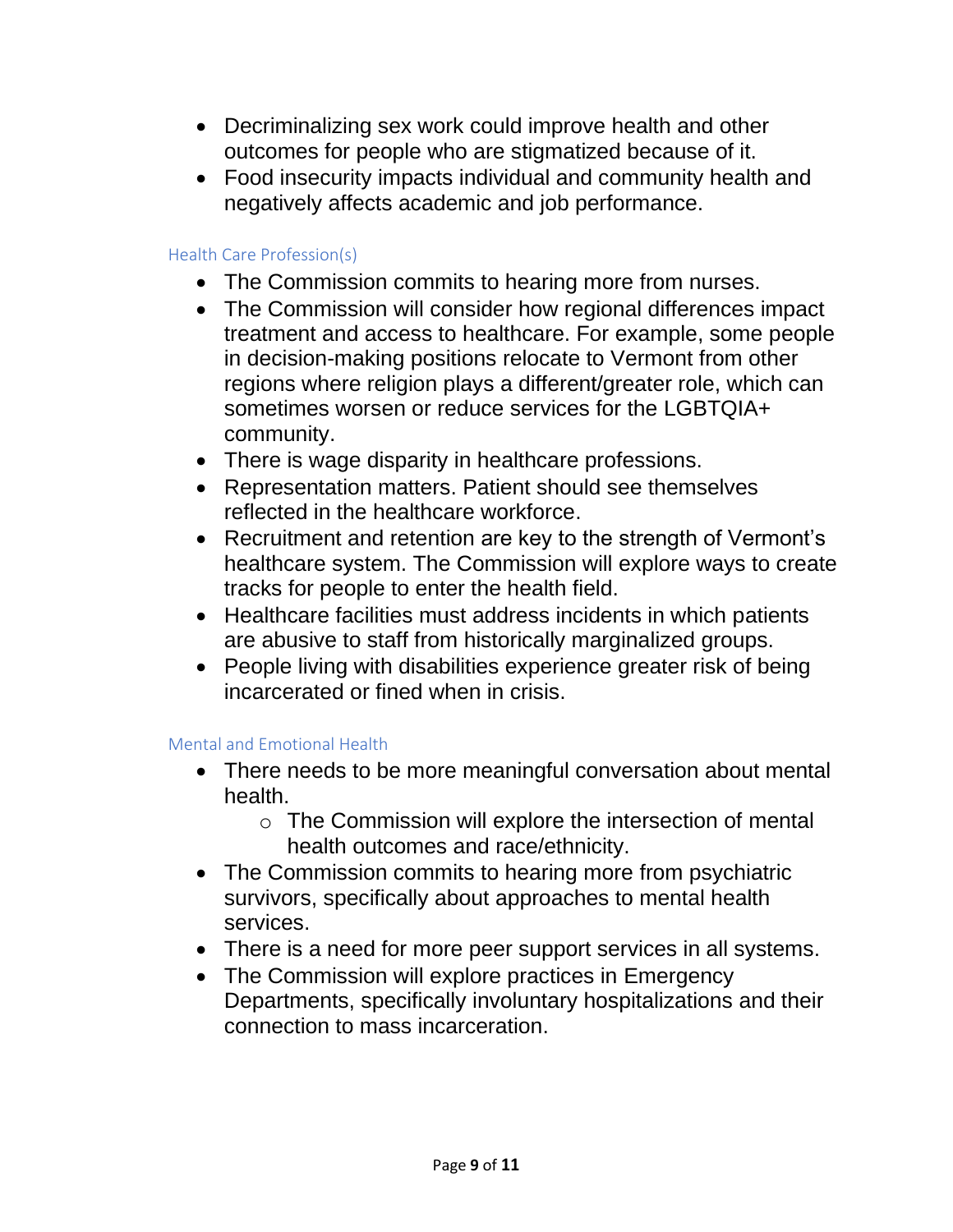#### Cultural Factors

- Access to care is more difficult for Limited English proficient communities when there is insufficient language access.
	- o This includes access to American Sign Language and accommodations for the Deaf community.
	- o The Commission will learn more about Deaf Culture training.
	- o The Commission is interested in learning more about access for people who use alternative and augmentative communication, including supported typing and people who communicate through gesture.
- Ableism is a form of bias that leads to many assumptions about the type of care that is appropriate for people with disabilities.
- Cultural Understanding is an important factor in healthcare.
	- o Traditional and Indigenous healing: Providers and public health officials must acknowledge what people perceive as their healing process and change perceptions in the profession.
- **The Commission will study whether and how traditional and** Indigenous healing fit alongside the existing licensure model.
- Training on disability etiquette is needed for healthcare providers. Examples include:
	- $\circ$  Speaking to an individual's parent/guardian rather than speaking directly to the individual
	- o Touching someone's wheelchair without asking
	- o Failing to use person-first and other preferred language when speaking about disability.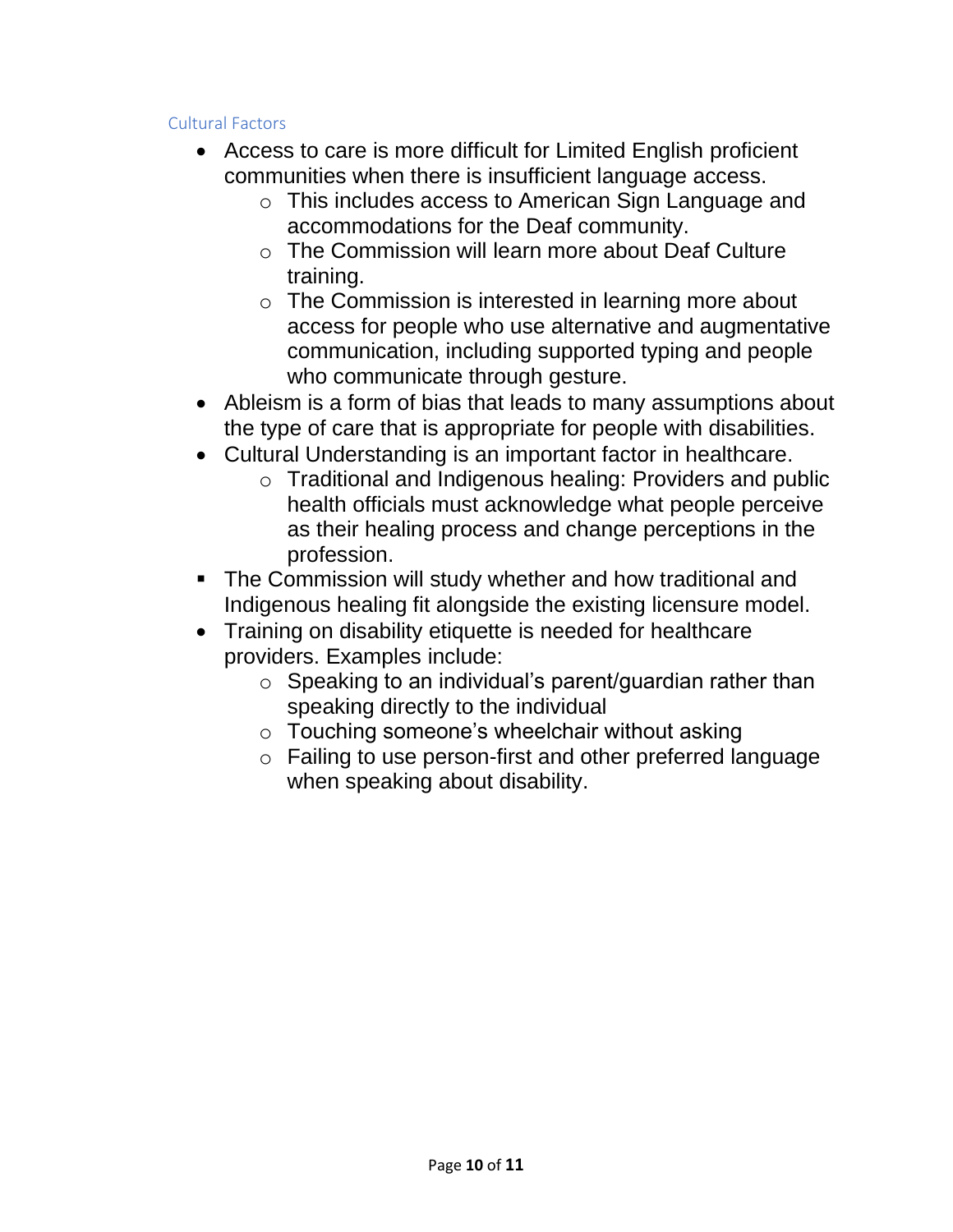# PLAIN-LANGUAGE SUMMARY

Introduction

This is the first report of the Health Equity Advisory Commission (the "Commission"). It is being submitted to the state legislature's health committees. The law that requires this is 18 V.S.A. §252. This is the plainlanguage summary. There is also an audio format available here.

# Organizing the Commission

The law that created the Commission requires it to have 29 members. These members represent diverse communities. These include people who are Black, Latino, Asian, Indigenous, LGBTQIA+, and/or have a disability. Diversity is important to health equity work. This is because more voices mean more inclusion in health policy.

Public health and healthcare regulation are big topics. Many people do this work full-time for many years. Because these are big topics, the Commission will take its time to research and talk to the community. That is why the Commission created seven (7) subcommittees focused on different parts of this work. These subcommittees are:

Subcommittee 1 - Access to Care Subcommittee 2 - Policy & Programming Subcommittee 3 - Training Subcommittee 4 - Engagement & Communication Subcommittee 5 - Data Subcommittee 6 - Prevention, Upstream Services, & Social Determinants of Health Subcommittee 7 - Grants & Funding

Practices & Protocols.

The Commission believes that everybody's opinion is important. The Commission knows that not everyone will agree on everything. That is why the Commission tries to get as much agreement as possible. But the Commission is also okay with disagreement.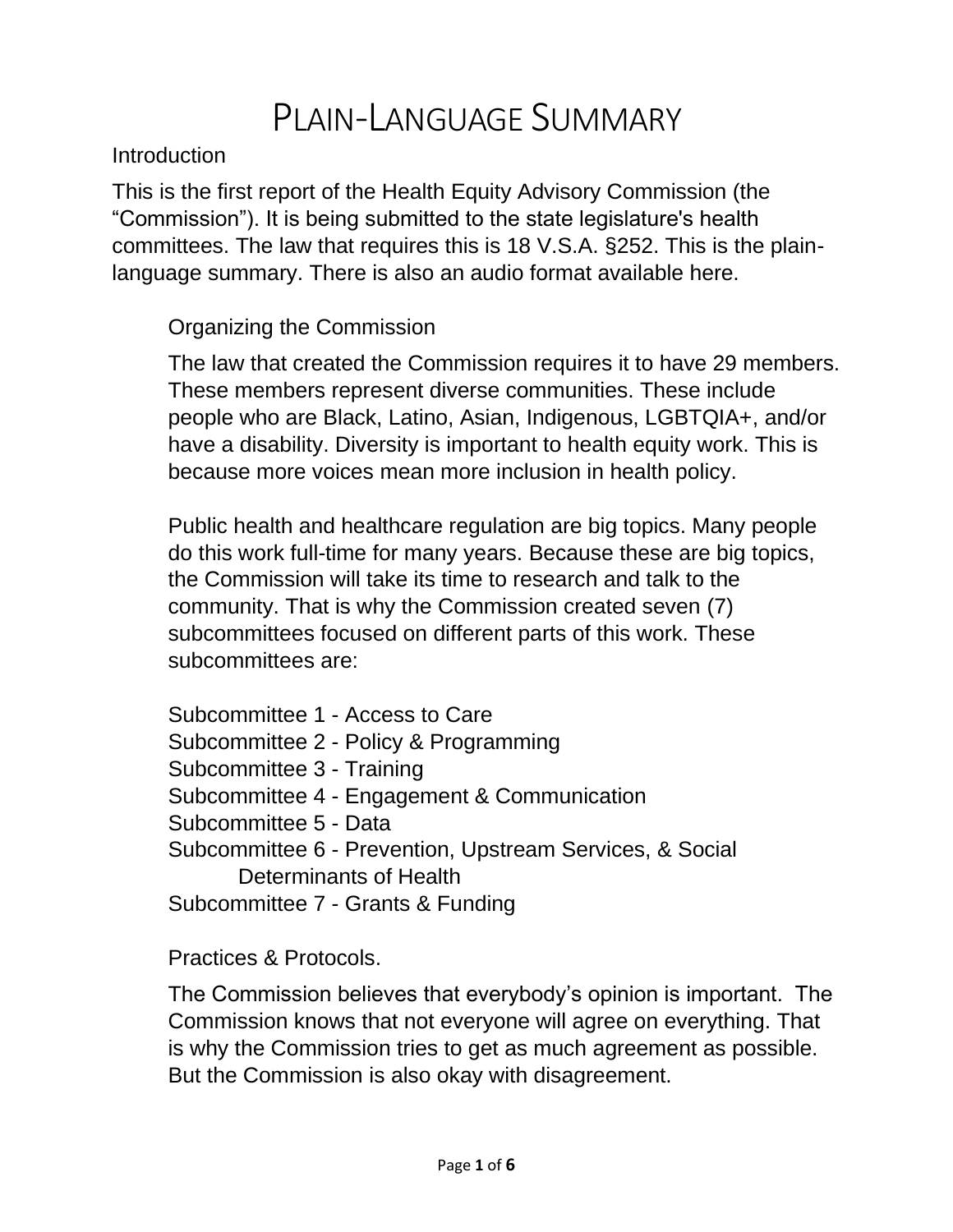The Commission has a meeting accessibility policy to support members and the community. Find the accessibility policy here.

# Early Findings

The Commission is just starting to talk about health equity in Vermont. The group has found some areas to think more about. These topics are below. This is not a complete list of all the important issues. The Commission will talk to the community more to learn about more topics.

# Data

There are a lot of health data that the Commission can use. Not all the data are inclusive. Western medicine has a strong focus on some communities and not others. In Vermont, there are smaller numbers of communities of color, so the data are hard to use. Some data systems still use outdated technology. Some of the health information we know is the result of harm and trauma. Some examples are:

- 1. The work of J. Marion Sims.
- 2. The experience of Henrietta Lacks.
- 3. Forced sterilizations by the U.S. government. This happened in Puerto Rico. It also happened in jails, detention centers, and institutions for people with disabilities.
- 4. Vermont's role in eugenics.
- 5. And many more.

All of this means that we need more data, and we need to find better ways to collect it.

The Commission plans to make more recommendations about data collection and analysis.

# Community Input

Not everybody can participate in conversations about health equity. This is because of reasons such as:

- Not speaking the same language.
- lack of accessibility.
- challenges in going to a particular place.
- having to pay or lose money in order to participate.
- not feeling safe or welcome.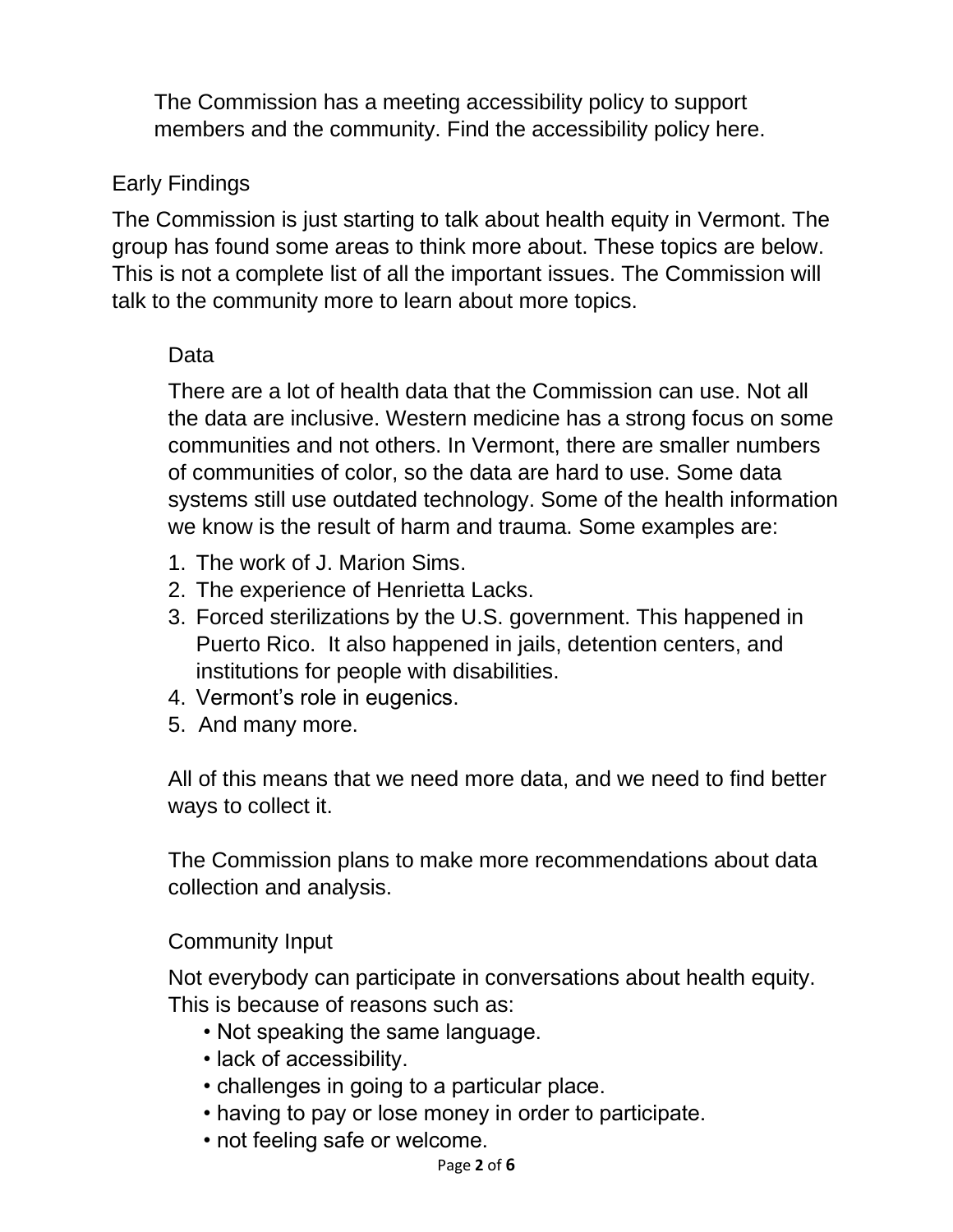The Commission is diverse, but it needs more community voices. This helps the state do better research and build more trust.

The Commission plans to keep talking with the community about these barriers.

Resources & Sustained Support

There are many people who do health-related work. They do not all have the same funding or staffing. The Commission recommends proper staffing, funding, and timing. The Commission recommends more stability in funding.

The Commission plans to make more recommendations about staffing and funding.

Further Exploration (Issue Mapping)

The topics discussed above are not all the important issues. There is a list below that shows more topics.

The Commission will make more recommendations about the topic areas listed below.

Relationship between the Commission and other groups.

- What are the best ways to work together?
- It is important to collect both data and stories.

Community Input.

- The Commission wants to learn more about differences in health outcomes.
- The Commission wants to hear from people who are experts in areas like housing and education.
- The Commission will make accommodations so the community can participate in its work.

Concerns for Specific Groups.

• The Commission wants to serve all groups. No one group is more worthy than another.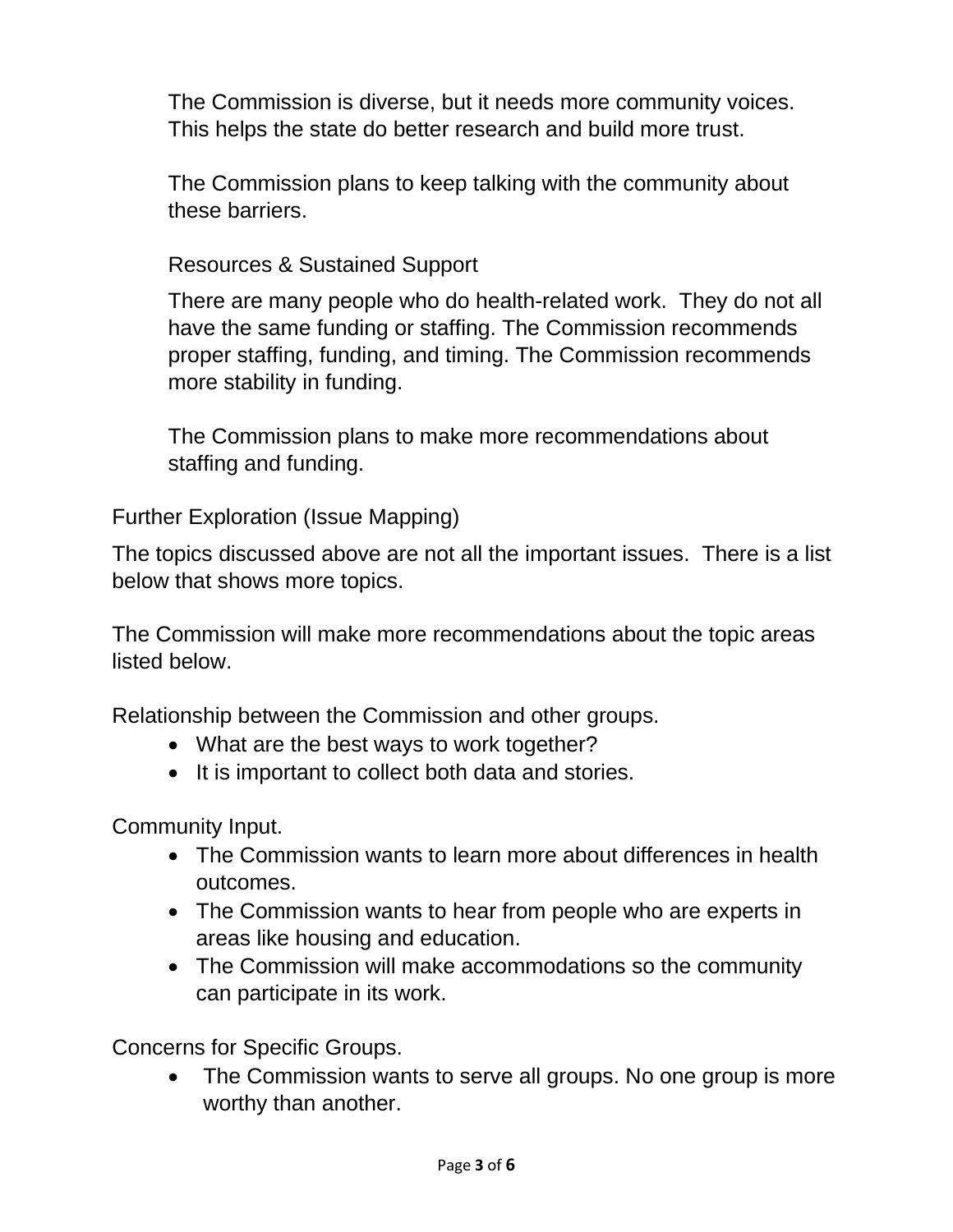- There needs to be clear policy around treatment for the LGBTQIA+ community.
- Some of this policy exists in Vermont for the white LGBTQIA+ community, but not for LGBTQIA+ people of color.
- Basic access to healthcare is difficult, especially for the Trans community.
- The Indigenous community experiences many disparities. This contributes to reduced trust in public health and healthcare delivery.
- Youth have limited options for care in schools.
- Policy and treatment decisions must be trauma-responsive.

Pandemic Response.

- Recovery and response work must consider the barriers for people with disabilities.
- Homelessness is a barrier. People without a home have inconsistent access to spaces for quarantine, handwashing, remote gathering, and more.
- LGBTQIA+ people are excluded from COVID-19 data collection.
- To accommodate remote gatherings, many services switched to a phone/internet format. Many people do not have phone or internet.

Access.

- The Commission wants to learn more about the use of Safe Use sites.
- It is hard to find doctors and dentists with accessible offices who practice trauma-informed care.
- People with psychiatric disabilities face biases at hospitals.
- Access to health care in rural areas is more difficult.
- The Commission wants to learn more about technology. This includes telemedicine, reviewing health records, and tracking personal health information like blood pressure.
- The Commission wants to learn more about transportation to healthcare appointments.
- There is a need to improve physical access in healthcare facilities.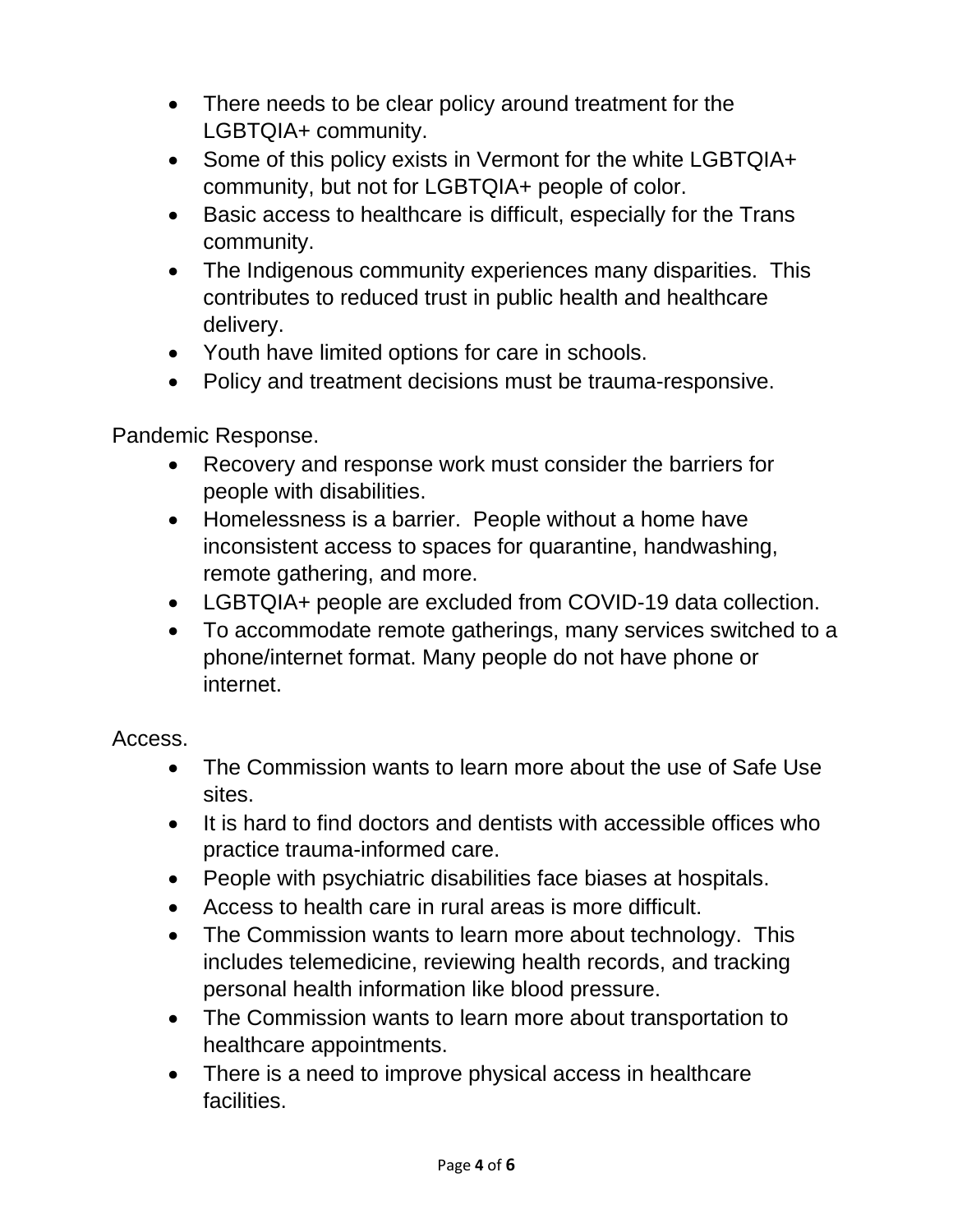- There is a need for more accommodations for sensory issues in healthcare settings.
- The Commission wants to learn more about health education in schools. This includes health education for people of all ages who have disabilities.
- The Commission wants to learn more about longer appointments. This could help patients with developmental disabilities. People with developmental disabilities may process information slowly. They may need concepts explained more than once.
- How are young adults with disabilities supported when moving from pediatric care to adult medicine?
- The Commission wants to learn more about insurance coverage, especially Medicaid.

Rules and Laws.

- We can serve more family structures by re-imagining HIPAA and other regulations.
- The state can consider changes to the licensure process to bring more healthcare workers to Vermont.
- The Commission wants to learn more about possible Mental Health Peer Support certification.

Upstream Factors.

- Limited transportation affects people's ability to get to health appointments
- Healthcare systems contribute to incarceration.
- Decriminalizing sex work could help more people have access to care.
- Lack of consistent food access creates negative health outcomes.

Health Care Profession(s).

- The Commission wants to hear more from nurses.
- A provider's backgrounds impacts services. How does this impact the LGBTQIA+ community?
- There is wage disparity in healthcare professions.
- Patient should see themselves reflected in the healthcare workforce.